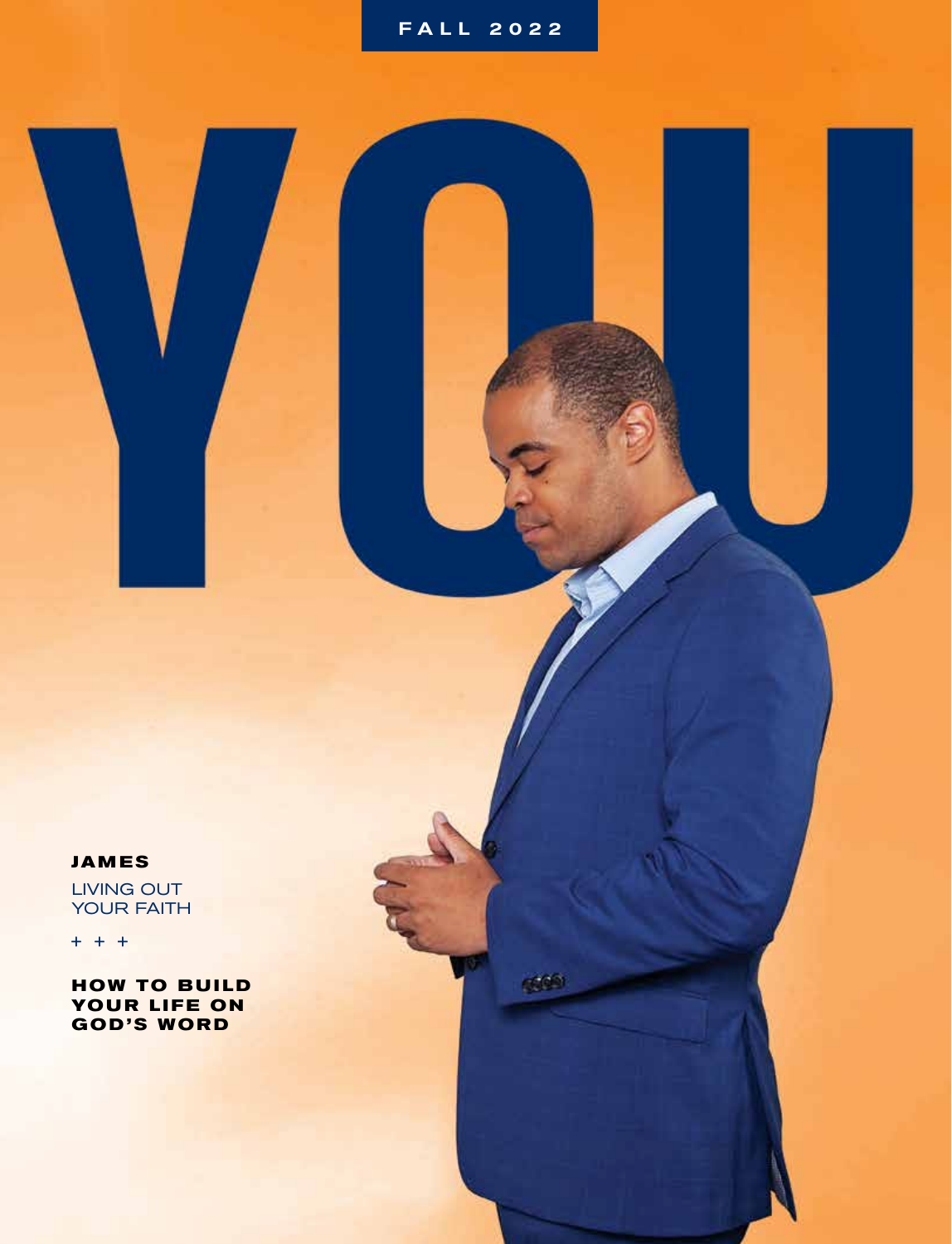# STUDY 1 JAMES: LIVING OUT YOUR

#### $+ + +$ FAITH

#### **HOW THIS STUDY FITS YOU'S DISCIPLESHIP PLAN**

#### **Serve God and Others.**

Faith is not something that applies only to what we believe. Even as James pointed out (Jas. 2:14-26), our faith is evident in what we do in all aspects of life. Our lives are to

be lives of service, and it is through such service that we put our faith on display.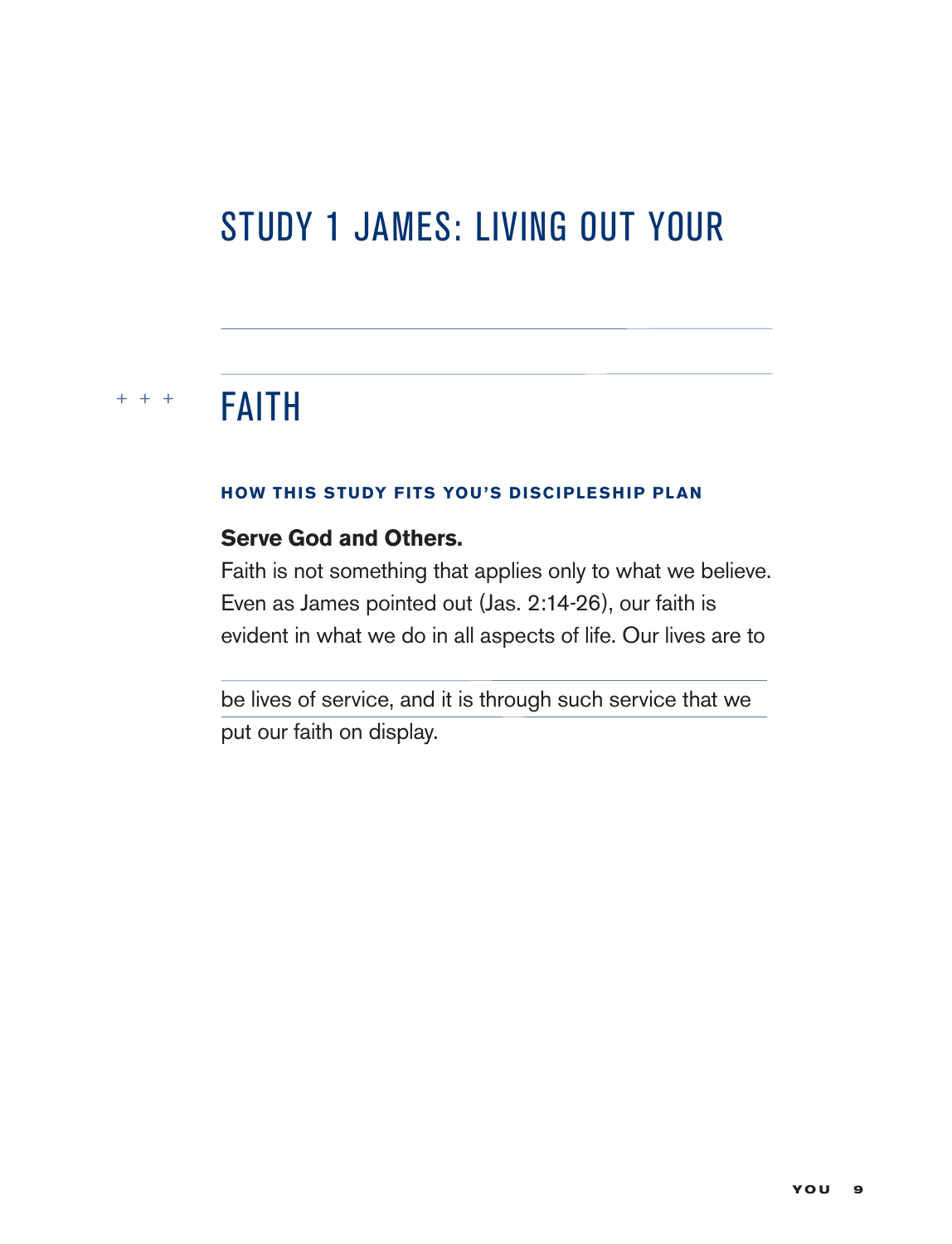

## **A B IBLE STUDY FROM JAMES ABOUT HOW TO LIVE OUT FAITH**

#### $+ + +$

Think of a time you had faith in a situation. You turned that situation over to God and felt tremendous peace that He was in control and that everything would turn out in your favor. When we talk about faith, we often talk about having faith in, or believing God for something. Consequently, we apply faith to a situation and trust God with it.

The challenge for many believers, however, is knowing how not to limit our faith. When we have a difficult situation or scenario, we give only that part of ourselves to God. Yes, we get the victory, and we thank God for it. But we continue to live our lives with so many other parts unsubmitted to the Lord. Therefore, we experience a limited victory, conquering a situation while still struggling in every other area of our lives. But God wants all of us. He is calling us to live out our faith in all things. He wants our faith to be on display for the world to see.

Many believers are off to a good start, because of Hebrews 11:1, which states, "Now faith is the reality of what is hoped for, the proof of what is not seen." This verse informs our prayers, and we use it habitually as we pray for God to work out various trials and meet various needs. But there is so much more to the exercise of faith in our lives. Look back a few verses to Hebrews 10:39 and see faith as an all-encompassing charge: "But we are not those who draw back and are destroyed, but those who have faith and are saved." Here, we are invited to see the impact of faith on our entire lives.

In this six-week Bible study from the Book of James we will explore just that—how to live out our faith in all things. As we walk through these sessions, we will be encouraged to apply faith to every aspect of our lives so we can walk victoriously according to the will of God.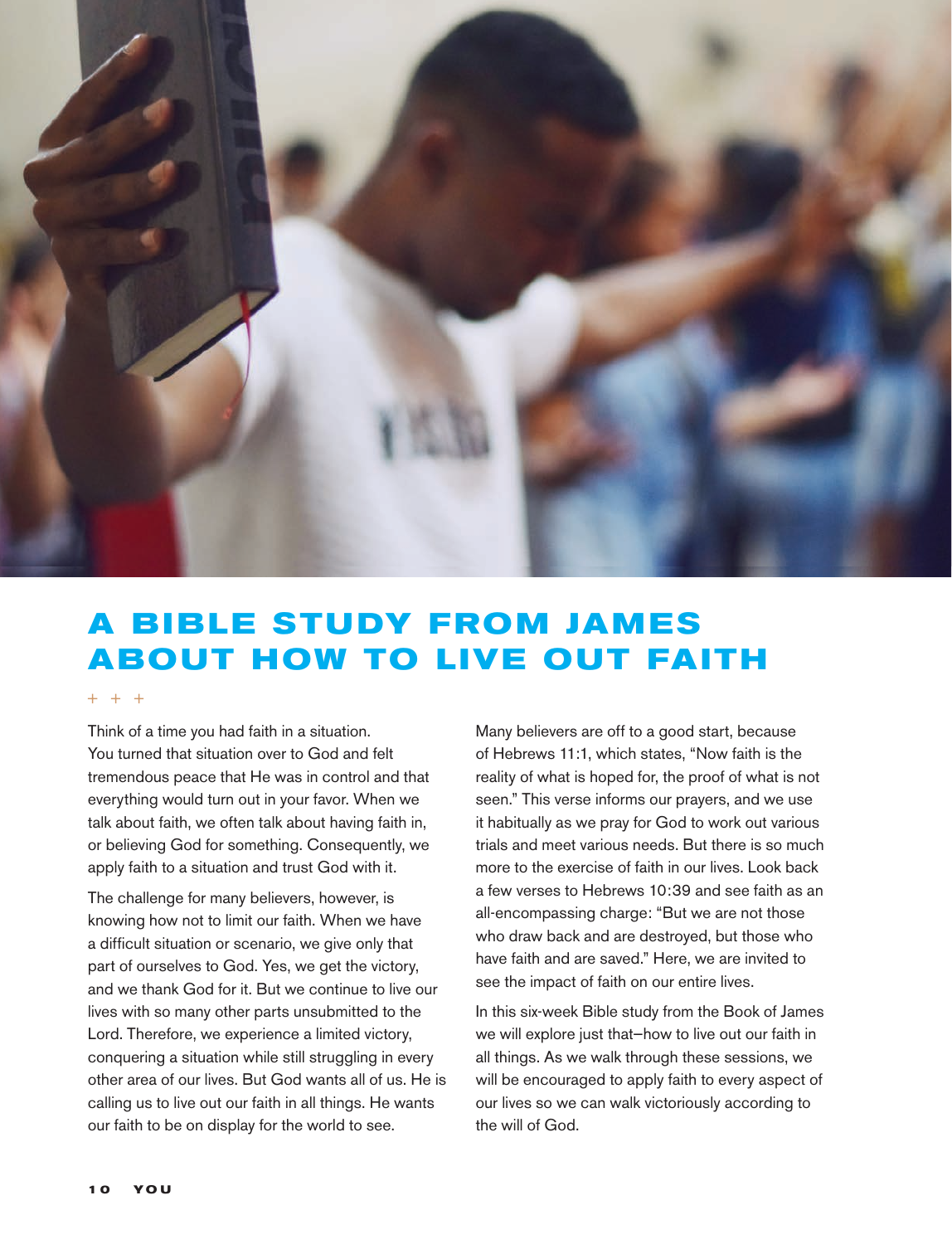# **FAITH ON DIS-PLAY IN HARD TIMES**

#### **THE POINT:** GOD USES TRIALS TO MATURE YOUR FAITH.

#### **JAME S 1:1-12**

1 James, a servant of God and of the Lord Jesus Christ: To the twelve tribes dispersed abroad.

Greetings. <sup>2</sup> Consider it a great joy, my brothers and sisters, whenever you experience various trials,  $^3$  because you know that the testing of your faith produces endurance. 4 And let endurance have its full effect, so that you may be mature and complete, lacking nothing.

...................................

5 Now if any of you lacks wisdom, he should ask God — who gives to all generously and ungrudgingly — and it will be given to him. <sup>6</sup> But let him ask in faith without doubting. For the doubter is like the surging sea, driven and tossed by the wind.  $7$  That person should not expect to receive anything from the Lord, <sup>8</sup> being double-minded and unstable in all his ways.

...................................

 $\,9$  Let the brother of humble circumstances boast in his exaltation, 10 but let the rich boast in his humiliation because he will pass away like a flower of the field.<sup>11</sup> For the sun rises and, together with the scorching wind, dries up the grass; its flower falls off, and its beautiful appearance perishes. In the same way, the rich person will wither away while pursuing his activities. **12 Blessed is the one who endures trials, because when he has stood the test he will receive the crown of life that God has promised to those who love him.**

**MEMORY VERSE**

#### **KEYWORDS**

 $+$  $\ddot{}$  $+$ 

#### **The twelve tribes (v. 1)—**

Though dispersed throughout the world, this expression referred to Jewish Christians. The term represented true Israel reestablished through the completed work of Christ.

**Whenever you . . . trials (v. 2)–** This phrase assumes that trials

are a normal part of the Christian life. In fact, trials are a given for a faithful disciple (2 Tim. 3:12).

**Blessed (v. 12)–**This word reflects the understanding that a person who walks in the paths set by the Lord sees his plight in terms of the eschatological hope that awaits him.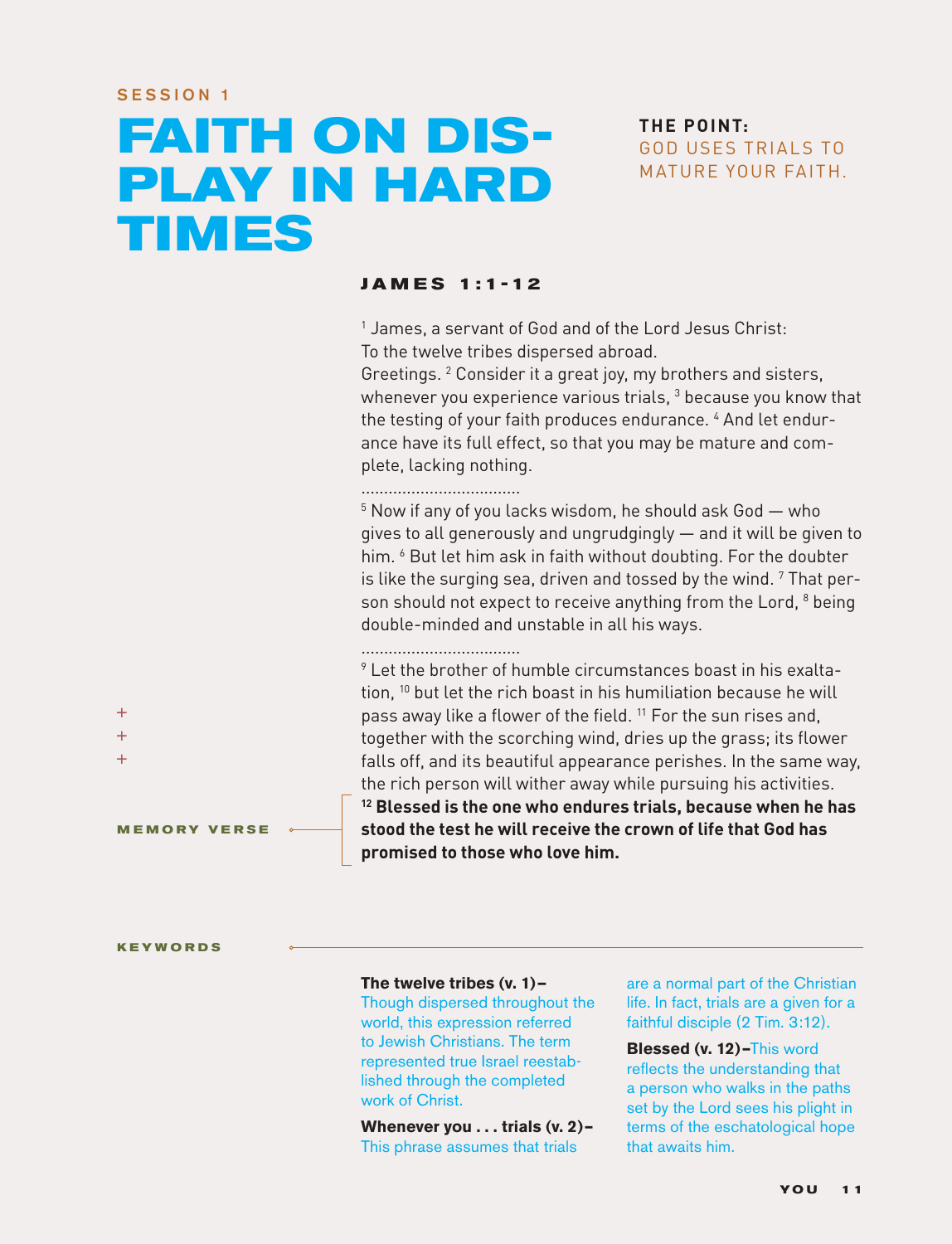## **WHAT ARE THE SPIRITUAL BENE-FITS OF FAITH IN TRIALS?**

Hank Aaron played professional baseball at a time of discrimination and racism, yet he persevered. He was told to "suffer quietly" as fans threw rocks and mocked black players by wearing mops on their heads. In 1973, before breaking Babe Ruth's home run record, Hank Aaron received over 930,000 pieces of mail that included an abundance of hate mail and death threats requiring FBI investigation.<sup>1</sup>

Hank Aaron's faith was on display as he proclaimed his dependence on God's wisdom and strength. When asked about setting the new home run record, he responded that he trusted God's will.<sup>2</sup> Despite hatred and violence, Aaron embraced the joy of baseball and broke Babe Ruth's home run record in Atlanta on April 8, 1974.

It's difficult even to think of joy in trying moments such as those Hank Aaron experienced, yet James wrote that believers should consider trials joyous. He was not teaching that the trials themselves are joyous, but that we can live with joy even as we go through difficult moments.

#### **A Stronger Faith // James 1:1-4**

After a brief introduction, James got straight to the point. He called his readers and us to face our "various trials" with "great joy." To be a joyful Christian is not an option; in fact, to "consider it a great joy" is an imperative command. Happiness and joy are easy when things are pleasant and going our way, but joy is not our first reaction in difficulties. The natural tendency is to respond to trials with fear, anger, or anxiety.

As he did thirteen other times in this letter, James referred to his readers as "my brothers and sisters." That's important to remember as we consider this unusual command. The world sees no joy in trying times, but for those who follow Christ, we are not alone; we have fellowship with other believers. In Christ, we can have joy. Joy is a supernatural response, empowered by God, who "is compassionate and merciful" (Jas. 5:11). Out of a genuine concern, James wanted us to think about our trials in a uniquely Christian way: not complaining or grumbling, but with "great joy."

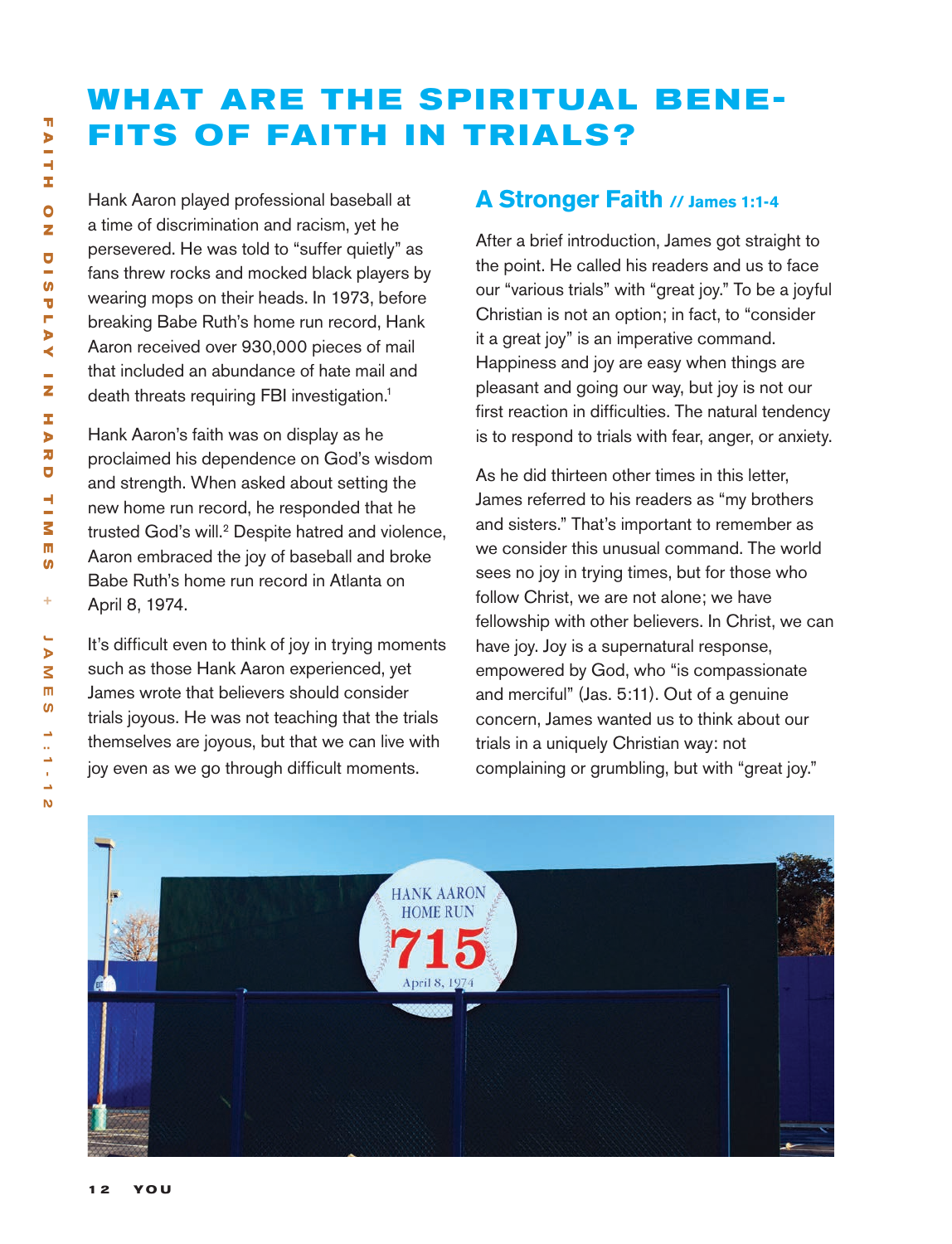#### **THE POINT:** God uses trials to mature your faith.

When James spoke of "the testing of [our] faith," he used a word that appears in the New Testament only here and one other place. Peter also used the word to compare believers' various trials with a refiner's fire, which burns away impurities (1 Pet. 1:6-7). Difficult days function to refine our faith. Trials purify a believer's faith.

The refining activity is not so much so that people will move from unbelieving to believing. James assumed his audience was comprised of believers, which is one reason he referred to them as "my brothers and sisters." The refining activity moves faith from an idea to an action. Trials expose where our behavior falls short of what we believe, allowing us to make adjustments to live out our faith.

Through trials, believers gain the ability to endure hardships. We become steadfast. Trials can strengthen our faith just as exposure to wind strengthens trees. Scientists constructed "biosphere 2," a miniature version of earth. While trees grew more quickly in the biosphere, they fell under their own weight before they could completely mature. Without the resistance of wind, they did not develop adequate strength. Just as wind makes a tree stronger, giving it the strength to hold up its own weight, trials also strengthen believers, giving us the ability to bear up under the weight of life.

#### **WHAT ARE SOME SPIRITUAL BENEFITS WE STAND TO GAIN FROM EXPERIENCING TRIALS?**

The testing of our faith works effectively to accomplish something specific. God's ultimate goal in testing is that our faith becomes "mature and complete." Through the trials we experience, He is developing "endurance"—staying power. It is God's work of developing our spiritual muscles and resolve to stand firm. We therefore become unswerving from His purpose even during the greatest trials and sufferings, and our faith will then lack nothing.

#### **Superior Wisdom // James 1:5-8**

Steadfastness and perseverance are needed, but they are not enough. We also need wisdom.

Trials lead some to think that their suffering is punishment for wrongdoing. Sometimes friends add to this impression



#### DIGGING DEEPER **THE DIASPORA**

The Diaspora refers to the "spreading out" of the Jewish people from Palestine throughout the world as they were captured and resettled over several hundred years. It was a time of deep trouble and trials for the Israelites. Assyria captured the Northern Kingdom in 722 b.c., and relocated the Israelites to Assyria (2 Kings 17:6). In 586 b.c., the Southern Kingdom was taken by the Babylonians and many people of Judah were taken to Babylon (2 Kings 25:8-12). Wars continued to scatter Jewish people and by New Testament times, Jews lived both inside and outside of Palestine. While the circumstances were not ideal, God used the scattering of the Jews to spread the gospel throughout the world.

**How have challenging times resulted in blessings in your life?**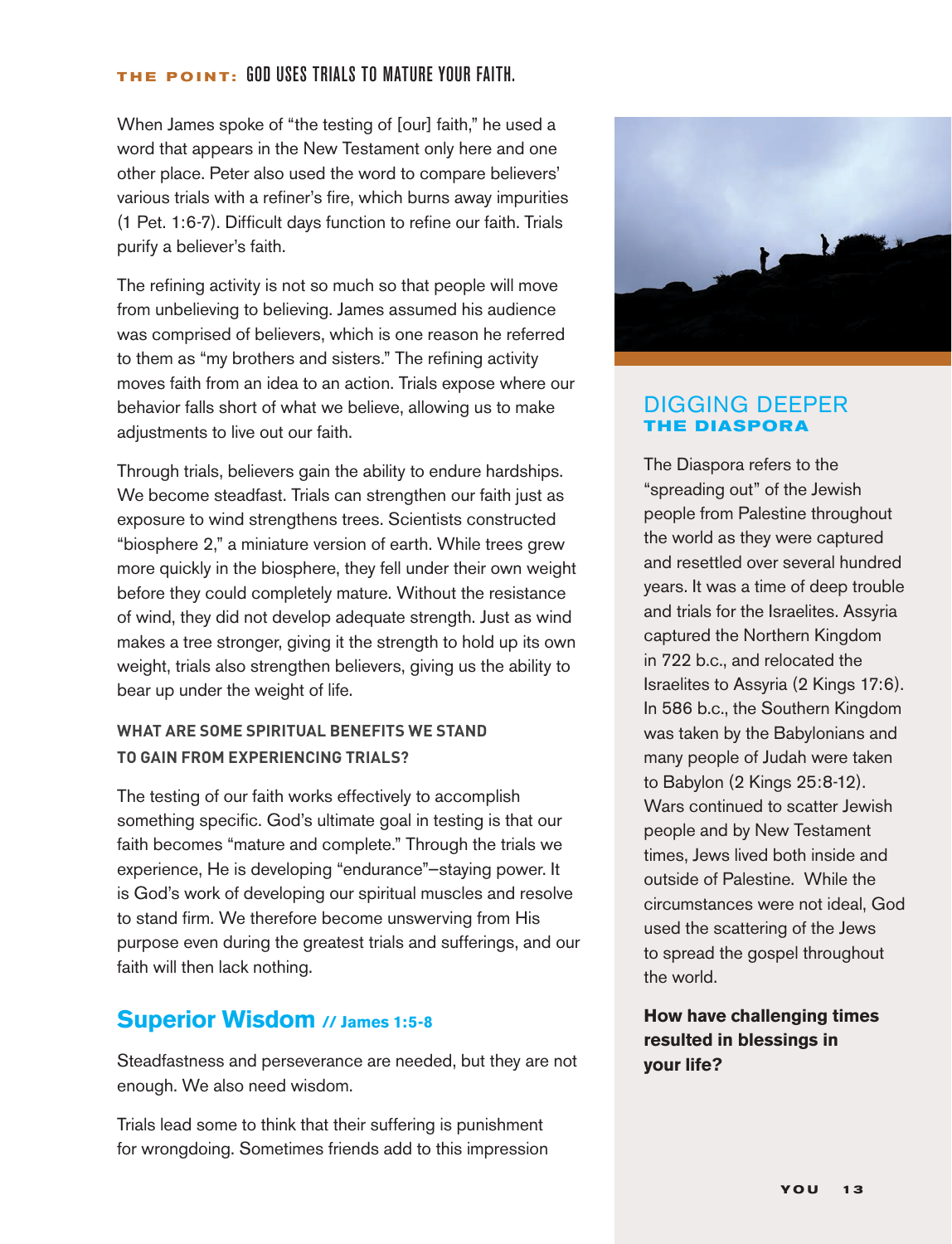by implying or outright accusing those going through various trials that they deserve the suffering they are experiencing. That is what happened to Job. Job had three friends who came to his side soon after they heard about his calamity "to sympathize with him and comfort him" (Job 2:11-13). But then they started talking. Job's friends gave long speeches that blamed Job for his problems. According to his friends, Job's suffering was his own fault. He deserved what he was getting (Job 4–25).

#### **WHAT MIGHT KEEP US FROM APPROACH-ING GOD FOR HELP DURING A TRIAL?**

During trials, we do not need worldly judgment; we need the wisdom of God, wisdom that He generously gives. Believers do not need to be hesitant; we can approach God boldly. When we approach Him, we can ask for wisdom with full assurance that He will provide it. God does not give His wisdom because we are either worthy or innocent. We can approach God, asking Him for wisdom because of God's character. He is a generous giver of wisdom; He will not belittle those who need it.

God is also faithful. He will not keep wisdom from believers who ask with unwavering faith. Even people who believe in God can become paralyzed by a ceaseless, internal argument that makes them spiritually seasick. In one moment, they trust that God will respond to their request; in the next moment they do not. Tossed back and forth by the swelling waves, they have no solid footing. They believe God exists, but they do not trust Him to respond to their request.

God will respond, but only if their request is accompanied by a firm, unwavering confidence in God—a firm belief that God will supply wisdom. Those with wavering faith will not enjoy the fruit of God's faithfulness. This wavering faith does not doubt the existence of God; it wavers because they doubt God's faithfulness.



#### **A Surer Victory // James 1:9-12**

If you saw a well-dressed woman with several department store bags strolling past a homeless, unkempt man clothed in tattered, filthy clothes, who would you think was currently going through a trial? Appearances can be deceiving. A casual glance might not reveal something about their health conditions or what is happening spiritually in their lives. A deeper look reveals that both could be experiencing a wealth-related trial. One because he has no money, the other because she has too much. Poverty and riches can both be a trial.

Poverty is a trial for obvious reasons. People need clean water, nutritious food, adequate shelter, and warm clothing. Without basic needs being met, individuals endure suffering. If they do not have these things, they suffer. Yet James commanded the "brother of humble circumstances"— the poor believer—to "boast in his exaltation." Their poverty is a constant reminder of their dependence upon God, providing them with nonstop opportunities to exercise their faith.

Wealth can also be a trial. James did not instruct the wealthy brother to boast in his wealth; instead, he should "boast in his humiliation." Wealth has many outward, worldly advantages. For example, those with plenty of money most likely will never have to worry about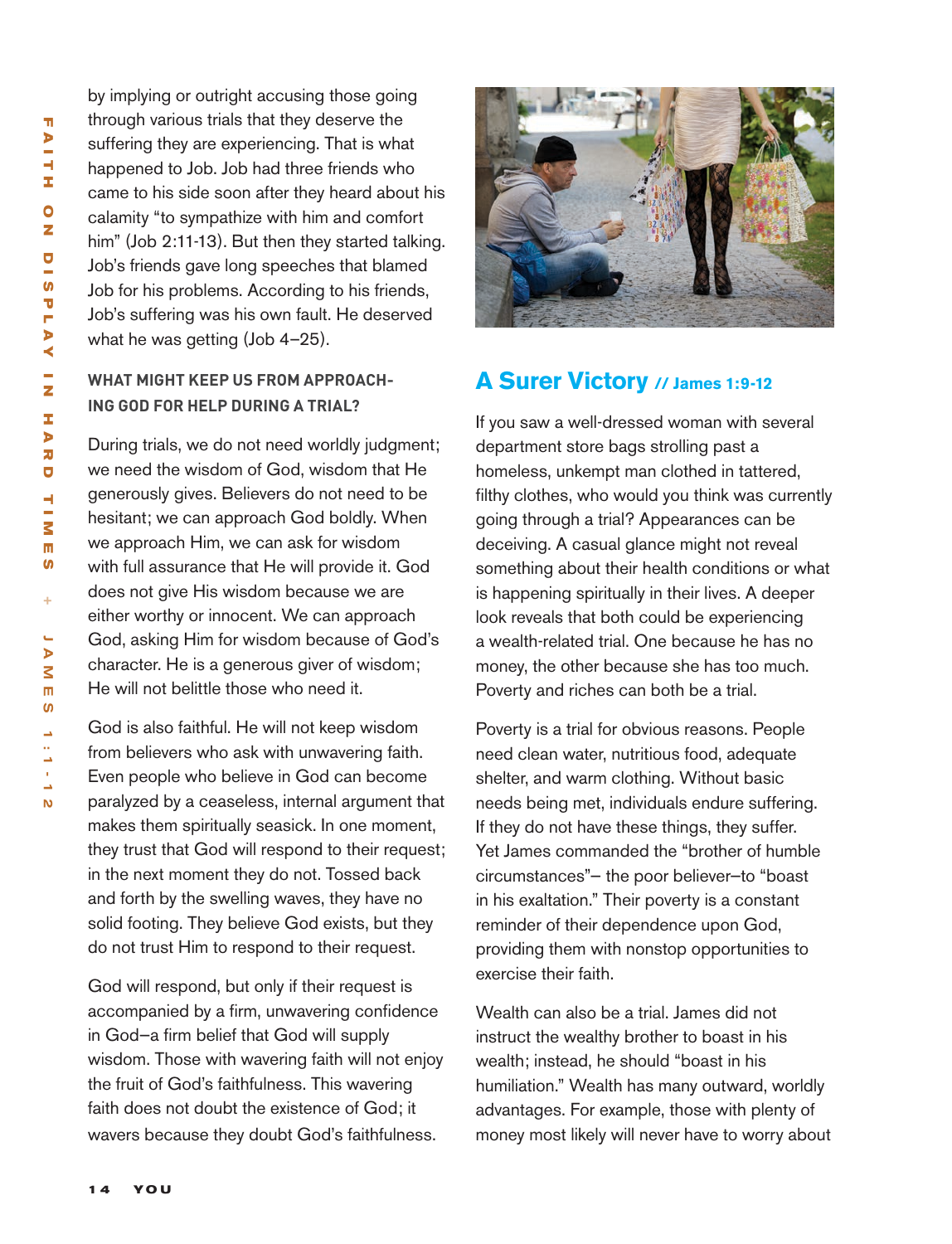#### **THE POINT:** God uses trials to mature your faith.

life's basic necessities. However, they can still have deep needs that money cannot meet, or their money may have created problems they never had before (5:1-6).

The wealthy make a dire mistake if they think their greatest resources are what they own. Those resources are temporary, at best. The wealthy are not to boast in what they have because their wealth will wither and pass away—just like the grass and flowers.

#### **HOW DOES A VIEW OF ETERNITY CHANGE THE WAY YOU RESPOND TO TRIALS?**

The wealthy also need the grace of God. Only as they realize their great need will they be led to seek and find eternal riches in Christ. For that reason, the wealthy can and should boast in their "humiliation."

The ultimate reason for both the poor and the wealthy believer to celebrate is not found in this life, but in the life to come. The trials we face in this life are temporary—they will not last forever. Just as wealth fades into eternity, so do our problems. But faith endures.

#### **DID YOU KNOW?**

Although he was the half-brother of Jesus and had risen to lead the church in Jerusalem, James offered only scant details about his identity. He claimed only to be "a servant of God and of the Lord Jesus Christ" (Jas. 1:1). James, along with Jesus's other brothers, did not believe in Jesus during His earthly ministry but apparently came to faith when Jesus appeared to him after His resurrection (1 Cor. 15:7). By identifying as a servant (the term also can be translated "slave"), James subjected himself to the role of a bondservant to God. He willingly suffered great adversity for his faith. As a leader in the church, he was severely persecuted. Reportedly, James was murdered as a martyr by the Pharisees, who stoned him to death. Yet he lives for the One in whom he believed.

#### **What would it take for you to have faith to stand strong in the face of severe adversity?**

## **LIVE IT**

#### **How will the maturity you've gained from trials guide your life?**

After crossing the Jordan, the Lord instructed each Israelite tribe to take a rock from the river to build a monument. This would be a reminder of how God stopped the river and delivered them safely on the other side (Joshua 4). Look back at past trials in your life and consider how God used them to mature your faith. After looking back, identify a current trial that you are experiencing and walk through the following steps.

#### $+ + +$

- **Pray for strength.** In your trials, cry out to God for help. "Seek the Lord while he may be found; call to him while he is near" (Isa. 55:6).
- **Ask for help.** If you are experiencing difficult trials, reach out to a friend, Bible study leader, or pastor and ask for help to carry your burden (Gal. 6:2).
- **Look for ministry opportunities in your pain.** Find a way to use your pain to benefit others. Can you share your testimony, join a ministry, or provide a service to others?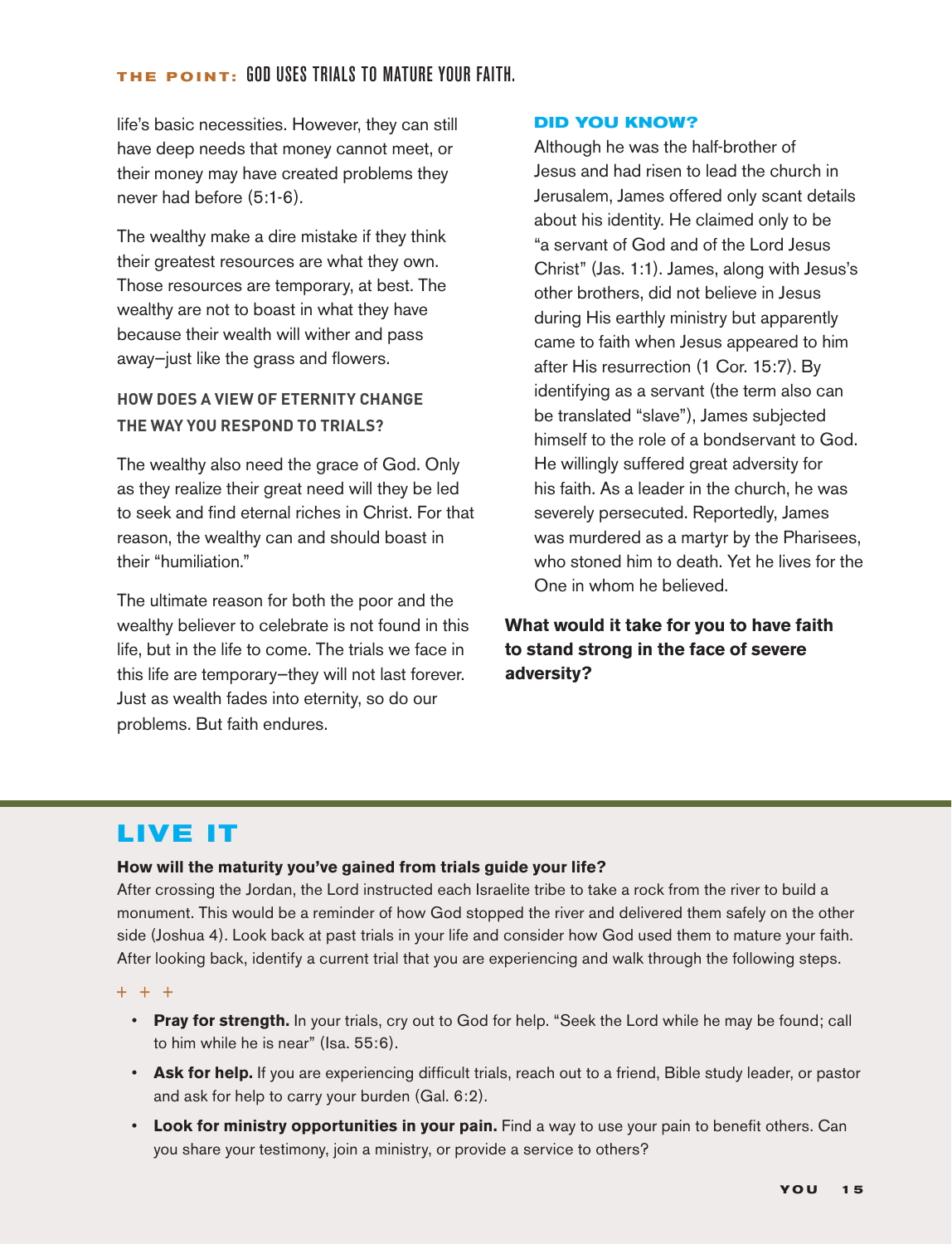## **DAILY READINGS**

#### **1. MORE PRECIOUS THAN GOLD // 1 PETER 1:5-9**

Trials are tests that either God has allowed or ordained. They challenge our faith, challenge our trust, and even challenge our theology. In trials, whether mental, emotional, physical, or spiritual, we learn humility. Our self-sufficiency crumbles. We come face to face with our own inadequacy as we reach the end of ourselves. Unwelcome news? Not for believers! For, according to God's Word, our trials are God's appointed method of strengthening, stretching, and deepening our faith in Him. **Our faith, which is more precious than gold, is refined by trials and purified by tests.**

#### **2. TAKE COURAGE // ROMANS 15 :13**

Jesus pulls no punches when He said, "In this world you will have trouble" (John 16:33). Trouble comes in varying degrees and hues. It can be the everyday strain of life, a rebellious child, a job loss, a marital challenge, or worse. Hard times chisel away at our faith, causing us to shrink back in our relationship with the Lord, robbing us of our courage. But Jesus also said, "Take courage." How do we take courage? We take courage by continuing to feed on God's Word. This courage is not something we have to conjure up on our own. It is the Holy Spirit's work in us. God's Word renews our hope.

**Our hope is not tied to circumstances but tied to our heavenly Father, the God of hope.**

#### **3. GOT MILK? // ROMANS 10:17**

Do you remember the "Got Milk?" ad campaign? With the introduction of new juices, fruit drinks, iced teas, coffee drinks, bottled waters, and soft drinks the milk industry was struggling financially. Americans were drinking less milk every year. Although milk had long been an important source of essential nutrients for a healthy body, it was no longer appealing. As believers, when we are in the throes of a trial, God's Word can lose its appeal. But God's Word is our "milk." It provides the essential spiritual nutrients we need to strengthen us in battle, to mature us in our faith. The Word builds us up, grows us up, and fuels us up.

**In God's Word we find the faith we need to trust Him in troubling times.**

#### **4. MARKED BY LOVE // JOHN 13 : 34 -35**

Our relationships matter in the kingdom of God. But, just as a perfect church does not exists, neither does a perfect relationship. We bring our emotional baggage to every relationship. Unforgiveness, impractical expectations, and pride are often the root cause of conflict. In John 13, Jesus prepares the disciples for His departure by issuing a new commandment. "Love one another. Just as I have loved you, you are to love one another." It is not a brand-new commandment, but a fresh look at an old one. Here Jesus elevates kingdom love to His standard, not ours. His standard is one of service and self-sacrifice.

**Jesus marks us as His disciples by His standard of love.**

#### **5. WHO ME ? // LUK E 11: 45 -12 : 3**

A hypocrite is someone who criticizes or condemns someone else for doing the very thing they themselves do. Simply put, it is when our walk doesn't match our talk. Although no one wants to admit their hypocrisy, our culture is infested with it. Social media spurs verbal assaults, disparaging remarks, condemning comments, and unfair judgments 24/7. It may seem innocent enough, but hypocrisy is like a festering wound which gets worse and spreads when left untreated. We must pray for the Holy Spirit's conviction concerning our own hypocritical words and attitudes. We must also pray that our hypocrisy does not cause a saint to stumble or an unbeliever to turn from obedience to Christ. **We must guard against hypocrisy by being firmly rooted in God and His Word.**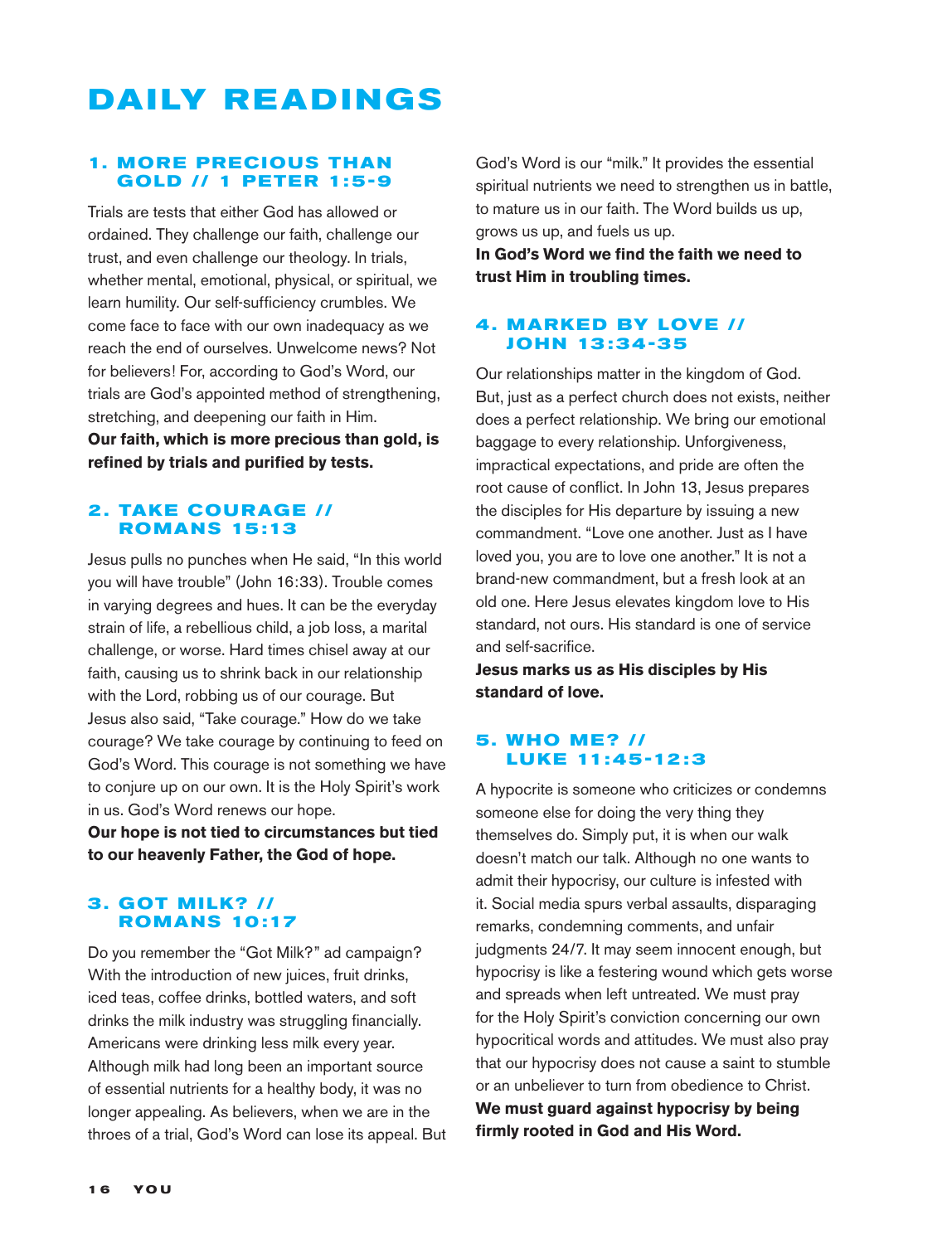# **LEADER GUIDE**

## STUDY 1 JAMES: **LIVING OUT YOUR FAITH**

## **INTRODUCTION**

We are quite good at compartmentalizing different areas of life: work, family, leisure, politics, and religion. However, we are not to separate faith from any other area of life. Our faith should speak into our work, family, leisure, and politics. Our faith and relationship with Christ should be the one "box" in life into which everything else is placed. The practical

Book of James helps us to see how we are to live out our faith in Christ in every area of life. In other words, if we say we live by faith, a life of faith should be revealed through behavior that lines up with the Word of God.

## **Writer Bio**

#### **Marshelle Jackson Wilburn**

wrote the Leader pages for this study. She is an urban missionary in the San Francisco Bay Area for an association of 200 churches with her husband, Port. Since 2007, she has served in management at one of the SF Bay's largest Christian homeless shelters, and since 2015 has been a Lifeway writer and leadership trainer. Marshelle and her husband have five children, and in 2020 added a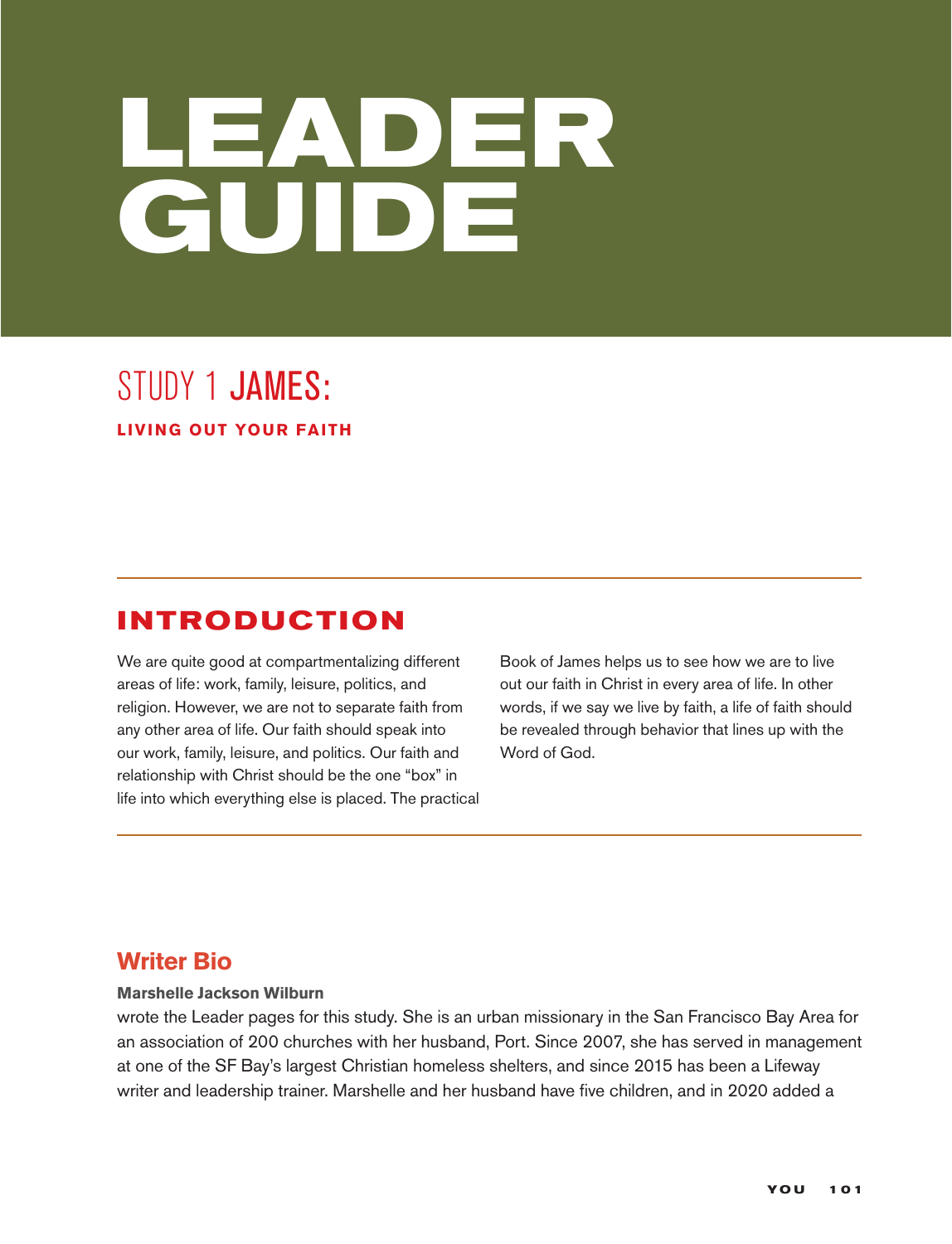## **BEFORE YOU TEACH**

#### *Read for Deeper Understanding*

Though we may have read Bible verses before, memorized, and even studied them, because the Word of God is living, it can speak to us in new ways each time. Before teaching this session, set aside time to pray and ask God to provide a deeper understanding of the text. Specifically pray the Lord will use you as His instrument to speak life and new truths to those you lead.

#### *Review the Entire Study*

Spend time reviewing all of the passages for each session in this study. If time allows, read the entire Book of James to become familiar with the context. Also reviewing the session points, commentary provided, and key words can bring a greater depth to your time of preparation and the entire study.

#### **LOOK BACK**

To assess where participants are in their Bible study, review the last study. Ask volunteers to briefly share one principle from the last study "How to Love Your Neighbor" that challenged them to grow in their relationship with the Lord.

### **TEACHING PLAN**

#### **INTRODUCTION**

**SHARE:** Recount to learners a quote by Augustine: "Trials come to prove and improve us."

**EXPLAIN:** Share that if we believe God is in control of all things, we will discover that every trial has purpose in our lives. Often if we just focus on the challenge, its difficulty, or any suffering, we will miss the lesson God wants us to learn to deepen our faith. Even placing our focus on when the trial will be over can cause us to miss what God is doing during a season of testing.

**TRANSITION:** Read **The POINT: God uses trials to mature your faith.** and **The Question:**  **What are the spiritual benefits of faith in trials?** Ask participants to reflect on a trial they have recently experienced or are currently going through as they go through this study.

**PACK ITEM:** Focus attention on **Pack Item 1: "James: Living Out Your Faith"** poster to provide an overview of the study. Also distribute **Pack Item 2: "James: An Overview"** handout to provide a snapshot of the Book of James.

#### **DIG INTO THE TEXT**

#### **A Stronger Faith // James 1:1-4**

**READ:** Invite a volunteer to read James 1:1-2.

**DIGGING DEEPER:** Invite another volunteer to read "Digging Deeper (p. 13) to discuss the reason the twelve tribes were "dispersed abroad" (v. 1). Guide a discussion on the question included.

**SHARE:** Tell learners that to understand the context of verses 1-2, it is important to know more about the author, setting, and audience.

**DID YOU KNOW?:** Use "Did You Know?" and the commentary for verse 1 (p. 104) to explain James's identity as Jesus's half-brother. Highlight that James identifies himself as a servant of God and a servant of his brother Jesus which displays his submission to their authority.

**GUIDE:** Enlist three learners to read Psalm 16:11, Nehemiah 8:10, and Galatians 5:22 to define joy. Then invite a volunteer to read the paragraphs that begin "After a brief . . . and "As he did . . ." (p. 12). Ask, "Are happiness and joy the same thing? Why didn't James write "Consider it all happiness"? Discuss the difference between the two focusing on happiness as a temporary emotion and joy as a state of well-being based on its source.

**ASK:** "How is James challenging believers to live a stronger faith?"

**GUIDE:** Use the commentary for verse 2 (p. 104) to answer this question in depth focusing on how trials come in various forms and what to do when they come.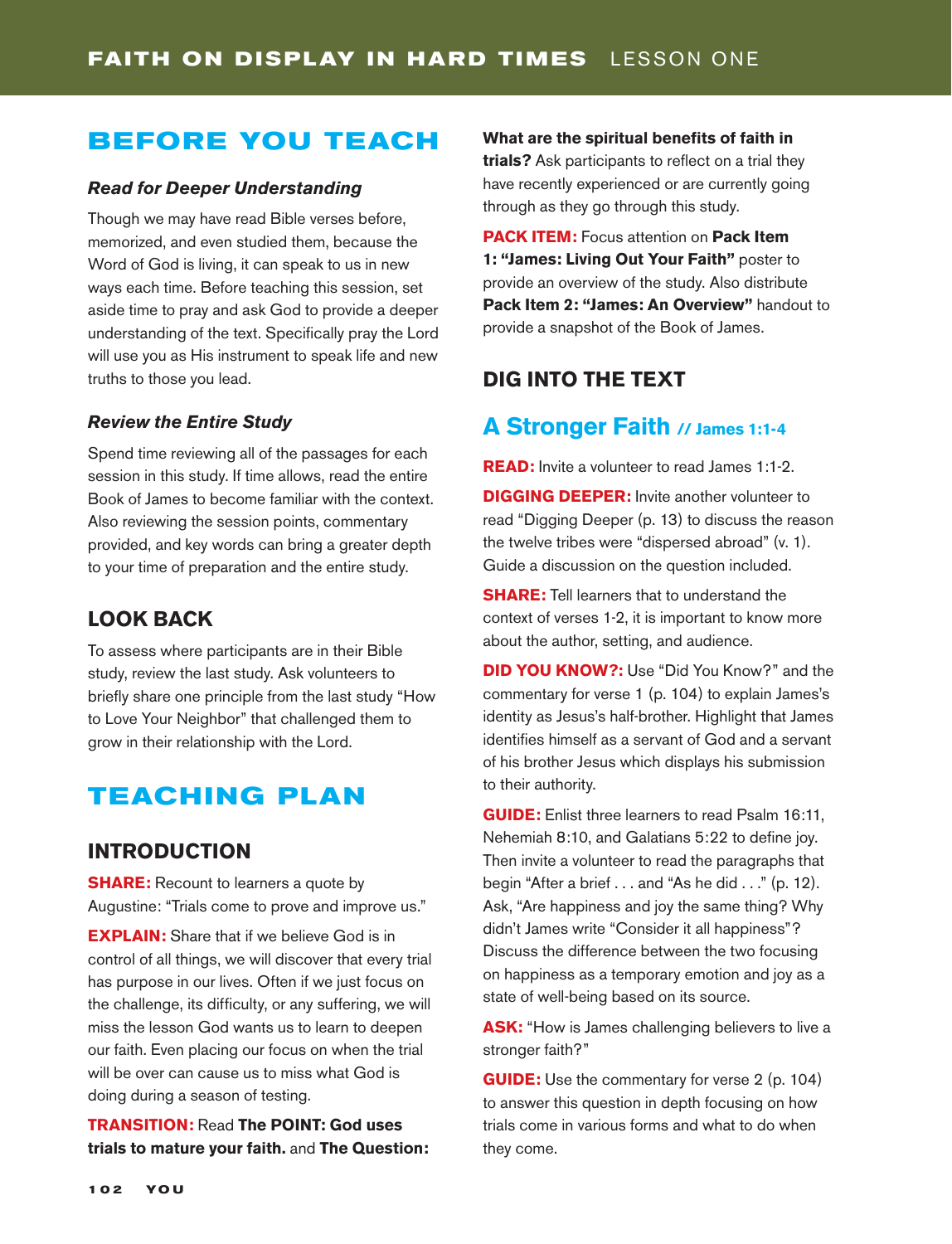**READ:** Invite a learner to read James 1:3-4

**EMPHASIZE:** Explain that God allows trials in a believer's life for a reason. Discuss some reasons by focusing on the content on the Learner pages (pp. 12-13) for this section.

**ASK:** "What are some common trials and difficulties we might experience in today's world?"

#### **Superior Wisdom // James 1:5-8**

**READ:** Invite a learner to read James 1:5-8.

**EXPLAIN:** Share that James gives instructions regarding inevitable trials. Read 1 Corinthians 10:13 and share that God's faithfulness enables believers to stand and have a way out of whatever situations they face. What is most important is our confidence in God when facing trials.

**DISCUSS:** Use the commentary for verse 5 (p. 105) to explain that though James shares the command to have joy in trials, he also encourages seeking God's wisdom. We should know that though some trials come from our own choices, all come because God uses them to mature our faith.

**GUIDE:** Share that the way to receive godly wisdom is by first acknowledging your need and then by asking God for it. He is our only source of true wisdom. Lead a discussion, asking: "From whom or what do you usually seek wisdom in trials? Does your source of wisdom line up with James's instructions?"

**READ:** Read the brief statement: "Steadfastness and perseverance . . ." (p. 13) twice. Once with regular cadence and the second time with emphasis on the words "and," "but," "not," "also," "need," and "wisdom." Guide learners to reflect on this thought.

**DISCUSS:** Invite a learner to read the paragraph that begins, "During trials . . ." (p. 14) to discuss God's generosity. Discuss the following: "How should we ask God for wisdom?" Invite a learner to re-read verses 6-8, and ask, "What might hold us back from approaching God during a trial?" Emphasize that our request for wisdom should always be based on God's character not ours.

**GUIDE:** Use the commentary for verses 7-8 (p. 105) to describe what James says believers become if they do not seek godly wisdom with unwavering faith. Share that the acquisition of wisdom is another way God uses trials to strengthen our faith.

#### **A Surer Victory // James 1:9-12**

**READ:** Invite a learner to read James 1:9-11.

**GUIDE:** Invite discussion, asking: "Who is James referring to in these verses, believers or unbelievers?" Remind learners that James's original audience was believers. These verses reveal believers may experience trials in any manner of life, and when they do, God expects them to still seek and submit to Him.

**EMPHASIZE:** Point out that believers need to avoid judging anyone going through trials like Job's friends did as well as assuming any who are welloff will not go through trials.

**GUIDE:** Invite two learners to read the paragraphs that begin "Poverty is a trial . . ." and "Wealth can also  $\dots$ " (p. 14). Then use the commentary (p. 105) to explain that no one is exempt from trials because all believers, whether rich or poor, need to mature in their faith.

**READ:** Invite a participant to read James 1:12.

**ASK:** "What does James say is awaiting ones who withstand the test of trials?"

**GUIDE:** Use the commentary (p. 105) to expound on this answer. Refer to "Live It" (p. 15) to share practical ways for believers to mature their faith.

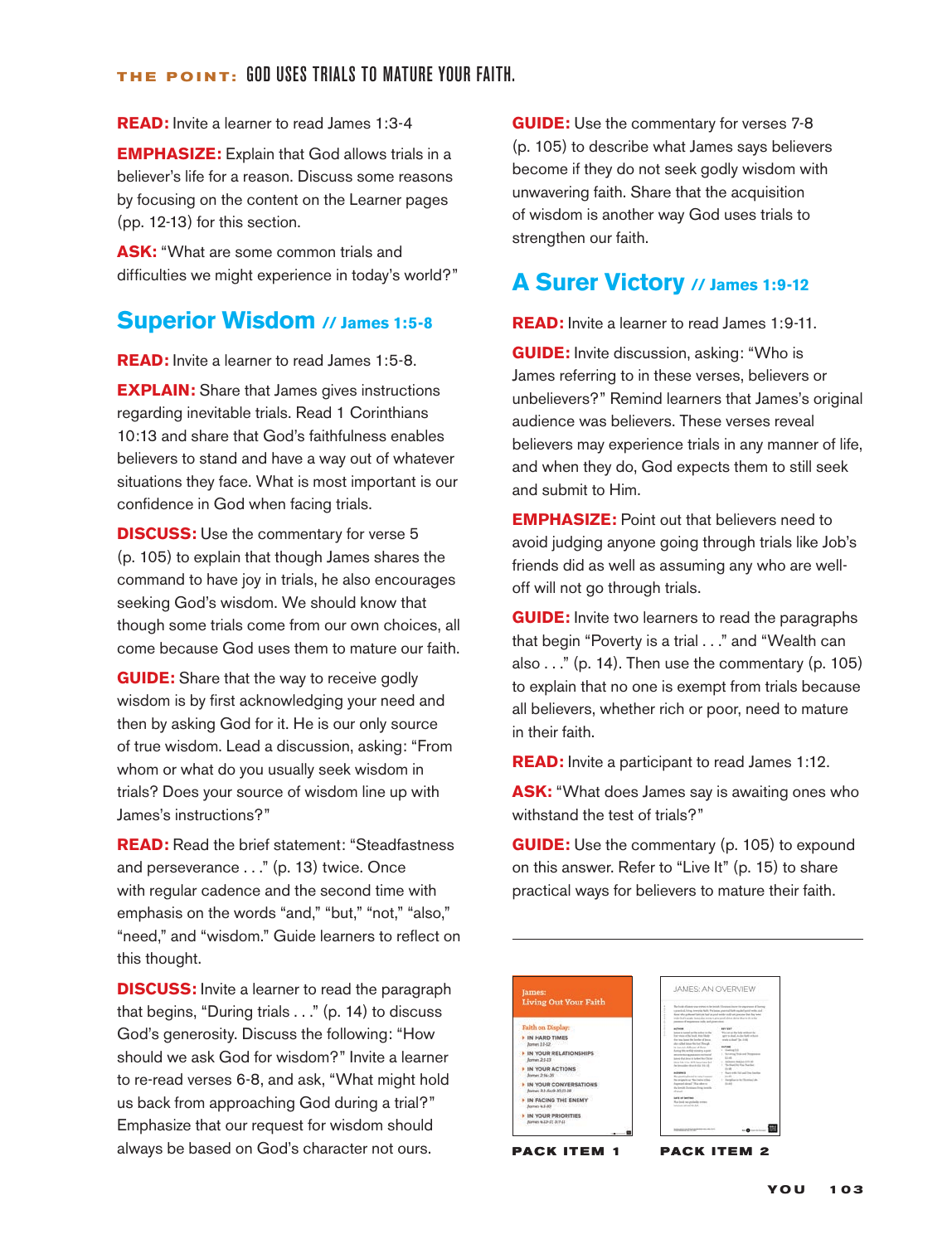#### **CLOSE THE SESSION**

**OBJECT LESSON:** Use the "Object Lesson" on this page to challenge learners. Remind them that God allows hard times to mature our faith. Our goal when trials come is to count it as joy for opportunities for our faith to be deepened and be assured that God provides the wisdom needed when we ask Him with unwavering faith.

**PRAY:** Close in prayer, praising God for being an ever-present help in times of trials. Thank Him that we can endure trials because He promises to always be with us and carry us through.

#### **OBJECT LESSON**

**GUIDE:** Instruct participants to notice the chair they are sitting in.

**ASK:** "Did you have any concerns when you sat down that the chair would support you?"

**EXPLAIN:** Most times we confidently take seats without even having a second thought. At night we lay down to sleep rarely concerned about our bed collapsing. Is our faith in God as confident? Though God proves Himself to be faithful in every aspect of our lives, we must admit, we do not always trust Him as we should.

**CHALLENGE:** This week we studied verses challenging us to choose joy in trials and to mature in faith through endurance. Additionally, we need to ask God with unwavering faith to provide wisdom needed. Each time you sit down this week, ask for and see yourself sitting confidently in faith and godly wisdom.



## **COMMENTARY**

#### **JAMES 1:1-4**

**Verses 1-2.** James wrote to encourage **the twelve tribes** scattered around the world. Many lived in Greek cultures compelling them to compare new ways of living with what they had experienced under the direct influence of James's teaching. They would experience **various trials.** James used a vivid word meaning "multi-colored" or "variegated." Believers could expect all kinds of challenges in life. Trials could come because of their commitment to Christ or from the seductive temptations of life. With **whenever,** James warned about the inevitable nature of these trials. James instructed believers **to consider it a great joy.** The past tense of *consider,* signifies the joy would come after the trial. Trial would never be joyful experiences. But living through trials can lead to growth in faith, resulting in an occasion for genuine rejoicing.

**Verse 3.** The reason they should consider it a great joy to experience various trials was that the testing of their faith would produce the virtue of **endurance**. The idea behind "testing" referred to something being put in the crucible of the refiner's fire (Prov. 27:21)—only the genuine substance would survive the process. Going through a crucible of suffering will refine away the dross so that what remains might become pure and valuable before God.

**Verse 4.** James pushed his readers further so that endurance might **have its full effect**. His use of the present imperative (let endurance *have*) literally means, "let it keep on having." In other words, a believer's spiritual growth has no end; development is to continue throughout life, trial after trial. Trials provide the spiritual musclebuilding experiences necessary for growing so believers may be **mature and complete**. His words should stir believers to envision themselves in the state of complete maturity, devoid of that which mars the wholeness of fellowship with God.